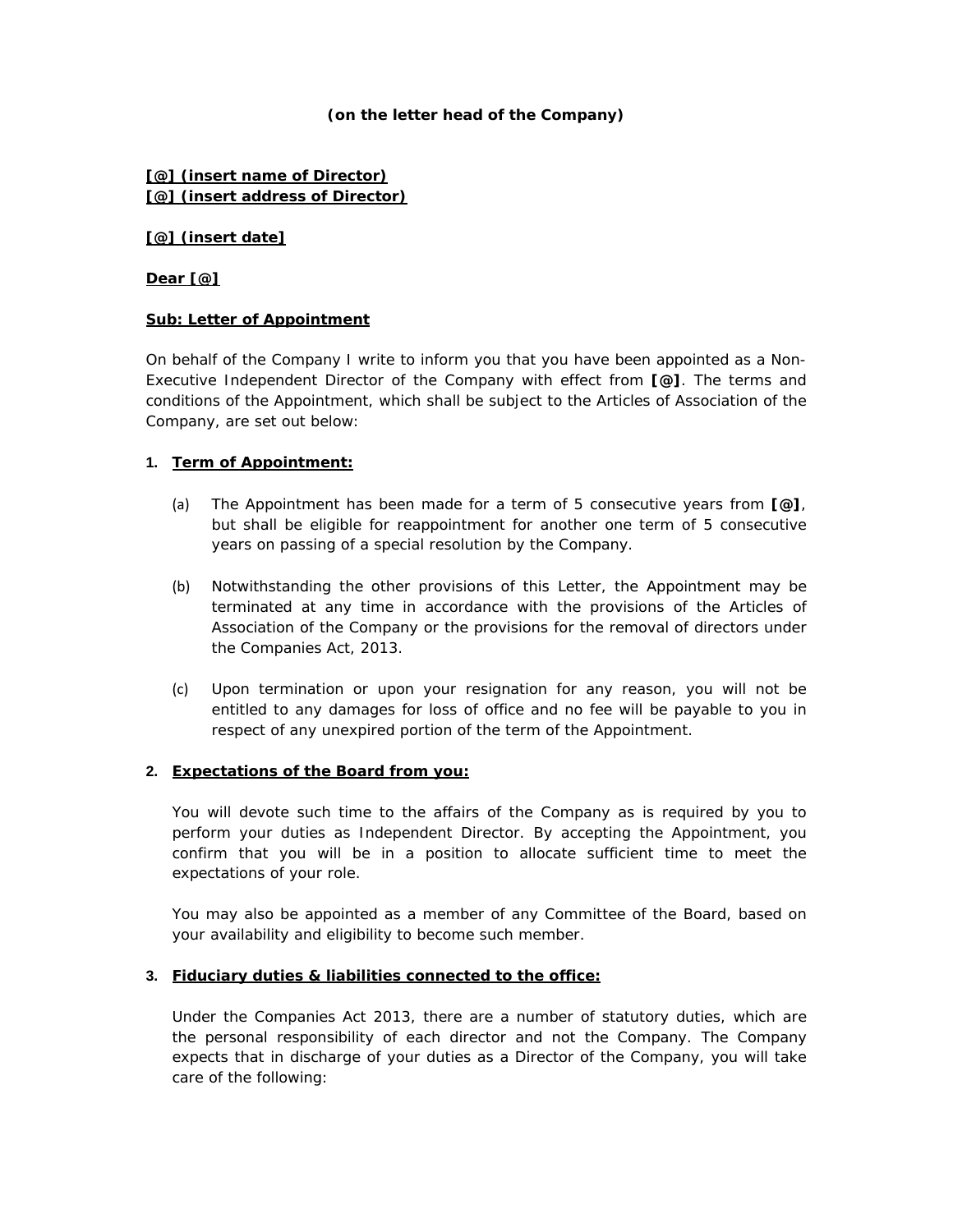- (a) Subject to the provisions of Companies Act, 2013, you will act in accordance with the articles of the company.
- (b) You will act in good faith in order to promote the objects of the company for the benefit of its members as a whole, and in the best interests of the company, its employees, the shareholders, the community and for the protection of environment.
- (c) You will exercise your duties with due and reasonable care, skill and diligence and shall exercise independent judgment.

As an Independent Director, you are also expected to ensure the following:

- (a) To undertake appropriate induction and regularly update and refresh their skills, knowledge and familiarity with the company;
- (b) To seek appropriate clarification or amplification of information and, where necessary, take and follow appropriate professional advice and opinion of outside experts at the expense of the company;
- (c) To strive to attend all meetings of the Board of Directors and of the Board committees of which you are a member;
- (d) To participate constructively and actively in the committees of the Board in which you are a chairperson or member;
- (e) To strive to attend the general meetings of the company;
- (f) Where you have concerns about the running of the company or a proposed action, ensure that these are addressed by the Board and, to the extent that they are not resolved, insist that you concerns are recorded in the minutes of the Board meeting;
- (g) To keep yourself well informed about the company and the external environment in which it operates;
- (h) Not to unfairly obstruct the functioning of an otherwise proper Board or committee of the Board;
- (i) To pay sufficient attention and ensure that adequate deliberations are held before approving related party transactions and assure yourself that the same are in the interest of the company;
- (j) To ascertain and ensure that the company has an adequate and functional vigil mechanism and to ensure that the interests of a person who uses such mechanism are not prejudicially affected on account of such use;
- (k) To report concerns about unethical behaviour, actual or suspected fraud or violation of the company's code of conduct or ethics policy;
- (l) acting within your authority, to assist in protecting the legitimate interests of the company, shareholders and its employees;
- (m) Not to disclose confidential information, including commercial secrets, technologies, advertising and sales promotion plans, unpublished price sensitive information, unless such disclosure is expressly approved by the Board or required by law

You will liable as an Officer-in-default in respect of a contravention of any of the provisions of Companies Act, 2013 which you are aware by virtue of the receipt by you of any proceedings of the Board or participation in such proceedings without objecting to the same, or where such contravention had taken place with your consent or connivance;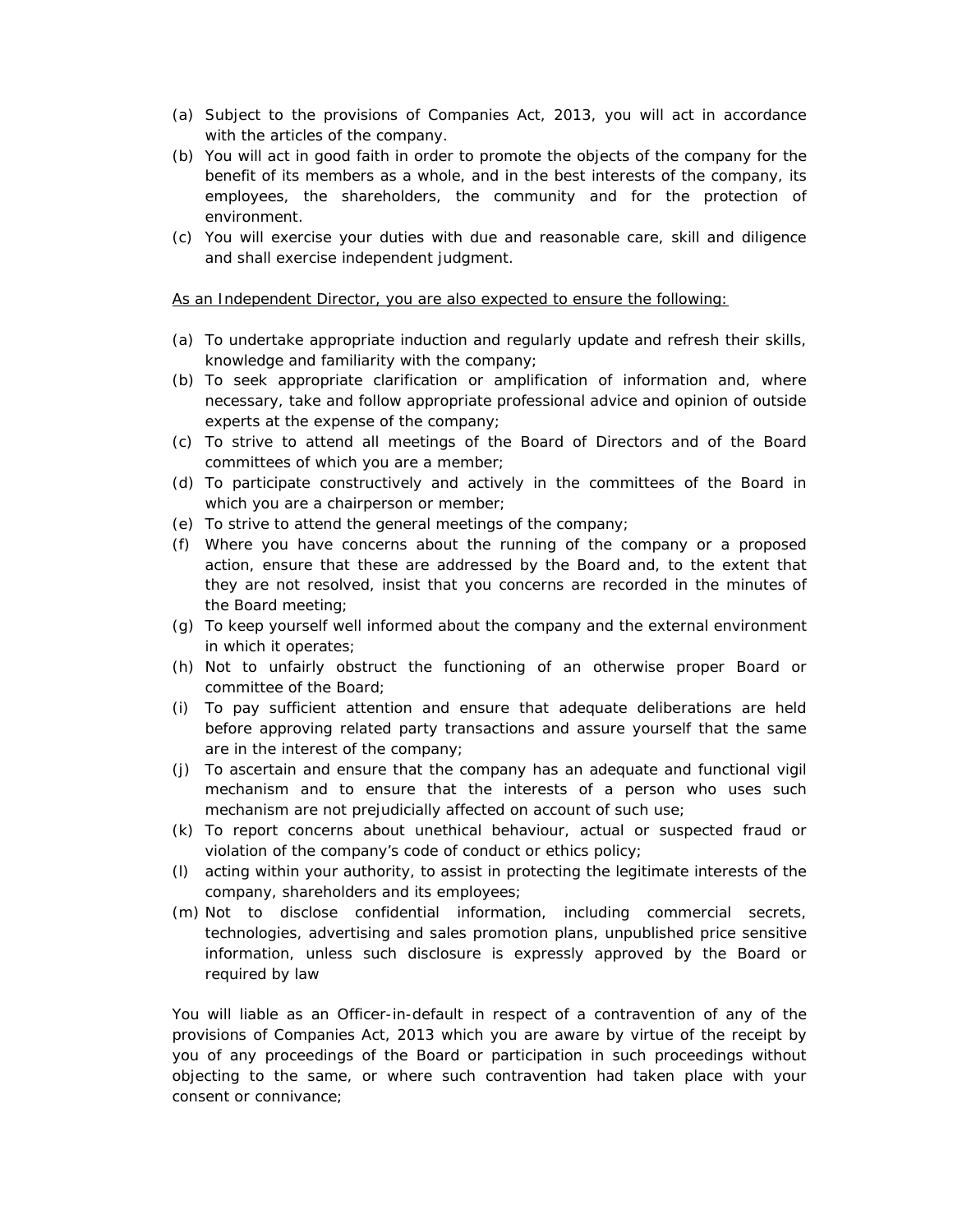In terms of Section 166(7) of the Act, it is to bring to your notice that if a director of the company contravenes the provisions of Section 166 which lays down duties of directors [as per point no. (a) to (e) above], such director shall be punishable with fine which shall not be less than one lakh rupees but which may extend to five lakh rupees.

## **4. Provision for Directors and Officers (D and O) Insurance, if any.**

You are hereby informed that as on date, the Company do not provide for D & O Insurance for the Directors. We will inform you if the Company opts for the same.

## **5. Code of Business Ethics**

The Company has adopted Code of Conduct and Business Ethics of the Company for its Directors and Senior Management Personnel, a copy whereof is available with you. You are expected to abide by the same.

You are expected to abide by the principals of Business Ethics in discharge of your duties as Independent Director.

Further, you are also expected to abide by Code for Independent Directors as per Schedule IV of the Companies Act, 2013

## **6. List of actions you should not indulge into:**

- (a) You will not involve in a situation in which he may have a direct or indirect interest that conflicts, or possibly may conflict, with the interest of the company.
- (b) You will not achieve or attempt to achieve any undue gain or advantage either to yourself or to your relatives, partners, or associates and if you are found guilty of making any undue gain, you will be liable to pay an amount equal to that gain to the company.
- (c) You will not assign your office and any assignment so made shall be void.

In the event that you become aware of any potential conflicts of interest these should be disclosed to the Company as soon as they become apparent.

# **7. Remuneration:**

You will not be entitled to any remuneration whether by way of sitting fees or any other means.

You will have no entitlement to any bonus during the Appointment and no entitlement to participate in any share scheme or pension scheme operated by the Company.

#### **8. Review process**

Your performance as an Independent Director will be reviewed by the Board on an annual basis.